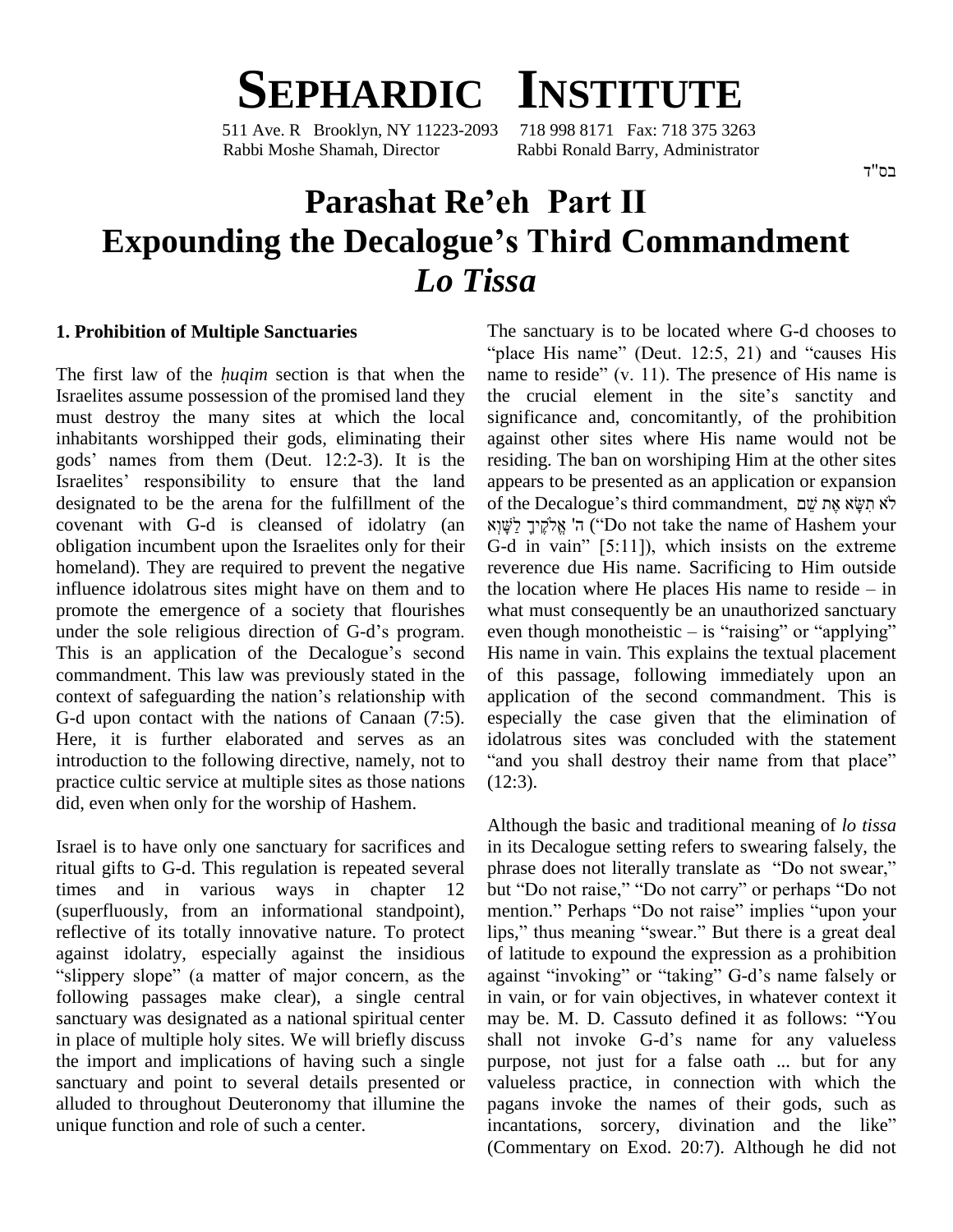mention it, an Israelite associating G-d's name with sacrificial service at unauthorized sanctuaries fits right in. Since prohibited sites were then generally *bamot* sacrificial service at unauthorized sanctuaries fits rightin. Since prohibited sites were then generally *bame* ("high places"), *lo tissa* is an especially apt term.

service reflects having only one G-d; to some extent, polytheistic cultures required multiple centers for multiple deities. Surely the existence of only one sanctuary is a constant reminder that only the one G-d may be worshipped. The ark and the tablets would Centralization's positive features are associated with a reside within it and the *Sefer HaTorah* that Moses wrote would be by the side of the ark (Deut. 31:26), spiritual keeping the concepts of revelation and covenant vivid. Prophets and spiritual leaders would gravitate to that contrasting Israel with the nations "who hearken to site and receive inspiration in the presence of these holy items. The priests and the foremost judicial leaders (who in early times were also legislative leaders) would be located at or near the sanctuary, providing guidance and instruction to the nation in a assembly" (18:14-16). reliable and consistent manner (16:8-13). Regional judges would bring their difficult questions to the 2. Ine d consistent manner  $(16:8-13)$ . Regional<br>uld bring their difficult questions to the 2. Ind<br>court"  $(17:8 \text{ ff.})$ , thus maintaining high standards and attracting the finest legal minds. Periodic covenantal reaffirmations, such as the seventh year gathering (31:11), would be held there. that N<br>The populace-at-large would visit on festivals and center<br>various occasions, reinforcing their commitment "to comm The populace-at-large would visit on festivals and centers various occasions, reinforcing their commitment "to fear Hashem your G-d all the days" (14:23).

The existence of multiple sanctuaries generally tends to reduce and fragment unity of the religious The existence of multiple sanctuaries generally tends<br>to reduce and fragment unity of the religious the la<br>leadership. In Israel's case such sanctuaries would variati dilute the impact of the symbols of revelation and apparently stemming from "stream of consciousness" enable strange ideologies to arise as well as provide greater opportunity for false prophets and corrupt priests to gain a foothold. They might impede the flourishing of the prophetic vision flowing from the *misvot*, covenant. Hence, the one central sanctuary would tend three to nurture the nation's unity and continuity around the section covenant. Hence, the one central sanctuary would tend covenant with G-d.

The elimination of sacrificial worship from the rest of the land, making it difficult for many to participate in The elimination of sacrificial worship from the rest of  $m$ <br>the land, making it difficult for many to participate in de<br>it, is consistent with the prophets' constant railing that sacrifices are meaningless when not properly construed and are not usually of critical importance. Parashat Only under proper religious guidance may their rich symbolism serve as an impetus toward increasing closeness to G-d. The absence of local sacrificial sites embraces all aspects of one's relationship with G-d, would boost the prominence of local courts of law essentially "precepts of the heart."

(16:18) and increase the national focus on social justice.

Having only one authorized sanctuary for cultic "secular" spheres of life, decentralization may be In models of societal structure that are based only on In models of societal structure that are based only on<br>human insight and endeavor, indeed, even in Israel's of societal structure that are based only on<br>ight and endeavor, indeed, even in Israel's<br>spheres of life, decentralization may be preferred. It would increase competition, spur creativity and allow for experimenting with alternate approaches to resolution of problems, thus generating Centralizationís positive features are associated with <sup>a</sup> greater potential for the betterment of society. society based on divine revelation and the presence of<br>spiritual leaders who receive prophetic<br>communication, as the Torah's program anticipates. In leaders who receive prophetic communication, as the Torah's program anticipates. In sorcerers and augurs," Moses said, "A prophet from your midst, from your brethren, like me, Hashem your G-d will raise up, him shall you heed ... as you asked<br>from Hashem your G-d at Horeb on the day of the<br>assembly" (18:14-16). from Hashem your G-d at Horeb on the day of the

### **2. Indications from the Structure of Deuteronomy**

The arrangement of the components of the Deuteronomy law compendium provides an indication that Moses expounded the ban on multiple cultic from the standpoint of the third commandment. The Decalogue stands at the head of the law compendium. Moses seems to have expounded the law compendium in Decalogue sequence, in sections as well as in particulars. With the latter, however, he incorporated a degree of variation reflecting supplementary associations apparently stemming from "stream of consciousness" variation reflecting supplementary associations digressions and very likely a degree of style. We began to demonstrate this thesis in our *Parashat* digressions and very likely a degree of style. We<br>began to demonstrate this thesis in our *Parashat*<br>Va'ethannan Part I study with our discussion on *began to demonstrate this thesis in our Parashat Va'ethannan Part I study with our discussion on misvot, huqim and mishpatim. We showed that these* three categories represent the three consecutive sections of law that are elaborated after the Decalogue<br>and that follow the Decalogue sequence, which itself<br>is constituted in the order of *misvot, huqim and* and that follow the Decalogue sequence, which itself *mishpatim*. We will briefly review the pertinent details.

1) The post-Decalogue subject matter until the end of 1) The post-Decalogue subject matter until the end of *Parashat* '*Eqeb* (6:4–11:25) focuses almost exclusively on the foundation of the covenant and the elaboration of the first two commandments. This exclusively on the foundation of the covenant and the elaboration of the first two commandments. This embraces all aspects of one's relationship with G-d, elaboration of the first two comembraces all aspects of one's relations<br>essentially "precepts of the heart."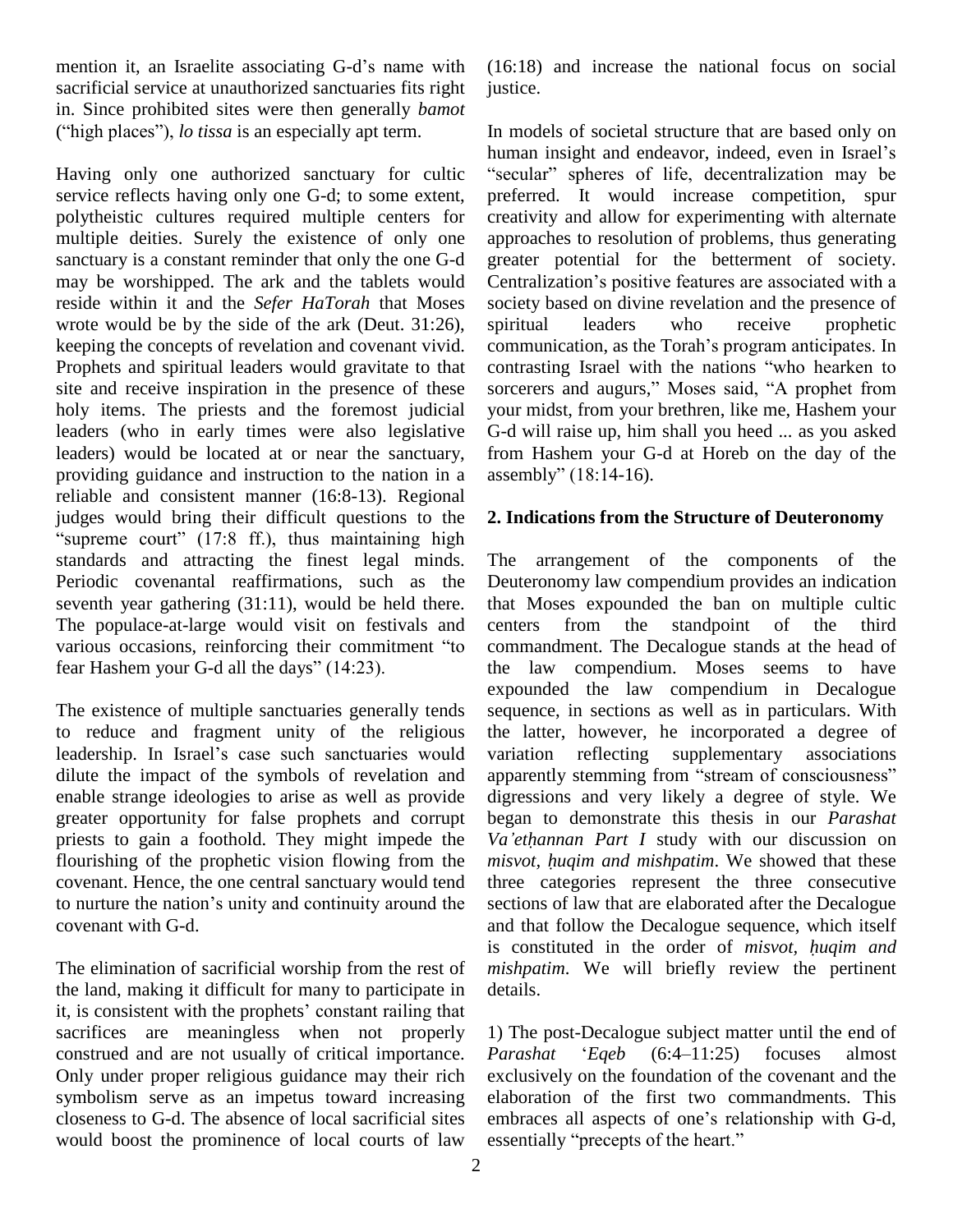2) The contents of *Parashat Re'eh* through the end of "W 2) The contents of *Parashat Re'eh* through the end of "What the law compendium comprise the *huqim* and in fire 2) The contents of *Parashat Re'eh* through the end of "V the law compendium comprise the *huqim* and in *mishpatim*. The *huqim* (Deut. 12:1–16:17) are ritual position and religious laws. Some of the subjects this section covers are destroying idolatrous sites and responses to idolatrous acts, sacrifices, dietary regulations, tithes, seventh-year release of loans and festival practices. idolatrous acts, sacrifices, dietary regulations, tithes, our s<br>seventh-year release of loans and festival practices. the the<br>These sections do not contain any "precepts of the seventh-year release of loans and festival practices. the<br>These sections do not contain any "precepts of the<br>heart" type of law except in the case of an incidental Ha association.

3) From mid-*Parashat Shofetim* through the end of *Parashat Ki Tese* are the *mishpatim*. These are ordinances of justice and fairness; they cover the *Parashat Ki Tese* are the *mishpatim*. These are sance ordinances of justice and fairness; they cover the be a sphere of human interpersonal relationships and man's cond responsibilities to lower creatures. In this section the Leviticus' ban of partaking of a sacrifice beyond the sphere of human interpersonal relationships and man's<br>responsibilities to lower creatures. In this section the<br>only "between man and G-d laws" stem from an prescribed time frame parallels the Deuteronomy ban incidental connection.

4) The subject matter prior to and including *Parashat* a tradi<br> *Re eh* does not include any material that is an The parallelection and include any material that is an The parallelection. elaboration of the last five Decalogue commandments (the *mishpatim*).

5) The later portions of our *parasha* (14:1-16:17) clearly appear to be applications of the fourth and fifth commandments, as we will point out in our *Parashat Rearly appear to be applications of the fourth and fifth the numandments, as we will point out in our <i>Parashat* eight *Re*<sup>*'eh Part III* study. This supports the view that the clearly</sup> commandments, as we will point out in our *Parashat* eighth Re'eh Part III study. This supports the view that the clearly earlier portion of our *parasha* (chapters 12–13, which comm includes the prohibition against multiple sites of worship) contains an application of the third commandment.

In coming studies we will point to the continuation of this process and address the order of several individual laws that appear to be influenced by Decalogue sequence.

### **3. Indications From Leviticus 19 and Jeremiah 7**

Additional support that the prohibition of multiple entering the temple "upon which My name is called" cultic sites is connected to the Decalogue's third commandment is found in Leviticus 19. It has been definitively established that Leviticus 19 is linked to the Decalogue with many unmistakable references to Decalogue precepts and literary terms. It employs instructs Jeremiah אֵל תְּתְפַּלֵּל בְּעַד הָעָם הַזֶּה "Do not pray paraphrase, allusion, wordplay and chiasm (see our study *Parashat Kedoshim Part II: Linkage with the Decalogue*). We will here focus on one relevant detail their behalf a hymn or prayer", because they are of that Leviticus 19 passage. It sets a strict time limit during which a *shelamim* sacrifice may be eaten:

"Whatever remains until the third day must be burnt in fire" (Lev.  $19:5-8$ ). The structure of that chapter points to understanding that law as associated with the laws that relate to the first five Decalogue commandments. Specifically, as we demonstrate in our study on that chapter, that law is an application of the third commandment, *lo tissa*.

Having sanctified meat around the home for many days, such that it might be ignored or treated in a common manner and begin to spoil, would inevitably cause a lessening of respect for the sancta and common manner and begin to spoil, would inevitably<br>cause a lessening of respect for the sancta and<br>sanctuary upon which G-d's name resides. This would be a violation of the third commandment, which is sanctuary upon which G-d's name resides. This would<br>be a violation of the third commandment, which is<br>concerned with the sanctity of G-d's name. Thus, be a violation of the third commandment, which is<br>concerned with the sanctity of G-d's name. Thus,<br>Leviticus' ban of partaking of a sacrifice beyond the prescribed time frame parallels the Deuteronomy ban<br>of performing a sacrifice outside the central sanctuary,<br>מוֹץ לַמְקוֹם וְחוּץ לַזְמַן (חוִיץ לִזְמַן. of performing a sacrifice outside the central sanctuary,

The prohibition to swear falsely, the most basic interpretation of the third commandment, is also referred to in Leviticus 19, albeit later in the chapter. However, in accordance with a widely attested application of swearing falsely it is there included in the midst of a cluster of laws that expands on the application of swearing falsely it is there included in<br>the midst of a cluster of laws that expands on the<br>eighth commandment, "Do not steal" (vv. 11-13), clearly separated from the exposition of the first eighth commandment, "Do not steal" (vv. 11-13),<br>clearly separated from the exposition of the first<br>commandments. In this way, the "slot" of the third commandment was made available for the stricture of the *shelamim* time limit. That the location of the *shelamim* passage, on the surface, appears to be an anomaly, strengthens the evidence.

This thesis may help explain a phrase in Jeremiah 7. G-d warned the Israelites not to trust in the sanctuary while they ignored their responsibility to do justice, care for the underprivileged, etc. He chastised them for committing major transgressions (most of the Decalogue precepts are cited) while thinking that by entering the temple "upon which My name is called" Decalogue precepts are cited) while thinking that by they were safe (Jer. 7:3-10). Between vv. 10-15, the association of His name with the central sanctuary is explicitly mentioned four times, and desecration of<br>His name is the underlying focus of His complaint. He<br>instructs Jeremiah אֱל תְּחָפַּלֵּל בְּעַד הָעָם הַזֶּה (`Do not pray His name is the underlying focus of His complaint. He<br>instructs Jeremiah אֲל תְּתְפַּלֵּל בְּעַד הָעָם הַזֶּה ("Do not pray<br>on behalf of this people") and continuing in the same instructs Jeremiah אֵל תִּתְפַּלֵּל בְּעַד הָעָם הַזֶּה (`Do not pray<br>on behalf of this people'') and continuing in the same<br>verse, יְאֲל תִּשָּׂא בַעֲדָם רִנָּה וּתְפִלָּה ) (and do not raise on on behalf of this people") and continuing in the same<br>verse, וְאֲל הִשֶּׂא בַעֲדָם רִנָּה וּתְפִלָּה<br>(and do not raise on their behalf a hymn or prayer"), because they are sacrificing all over Jerusalem and Judah to other gods (vv. 16-17).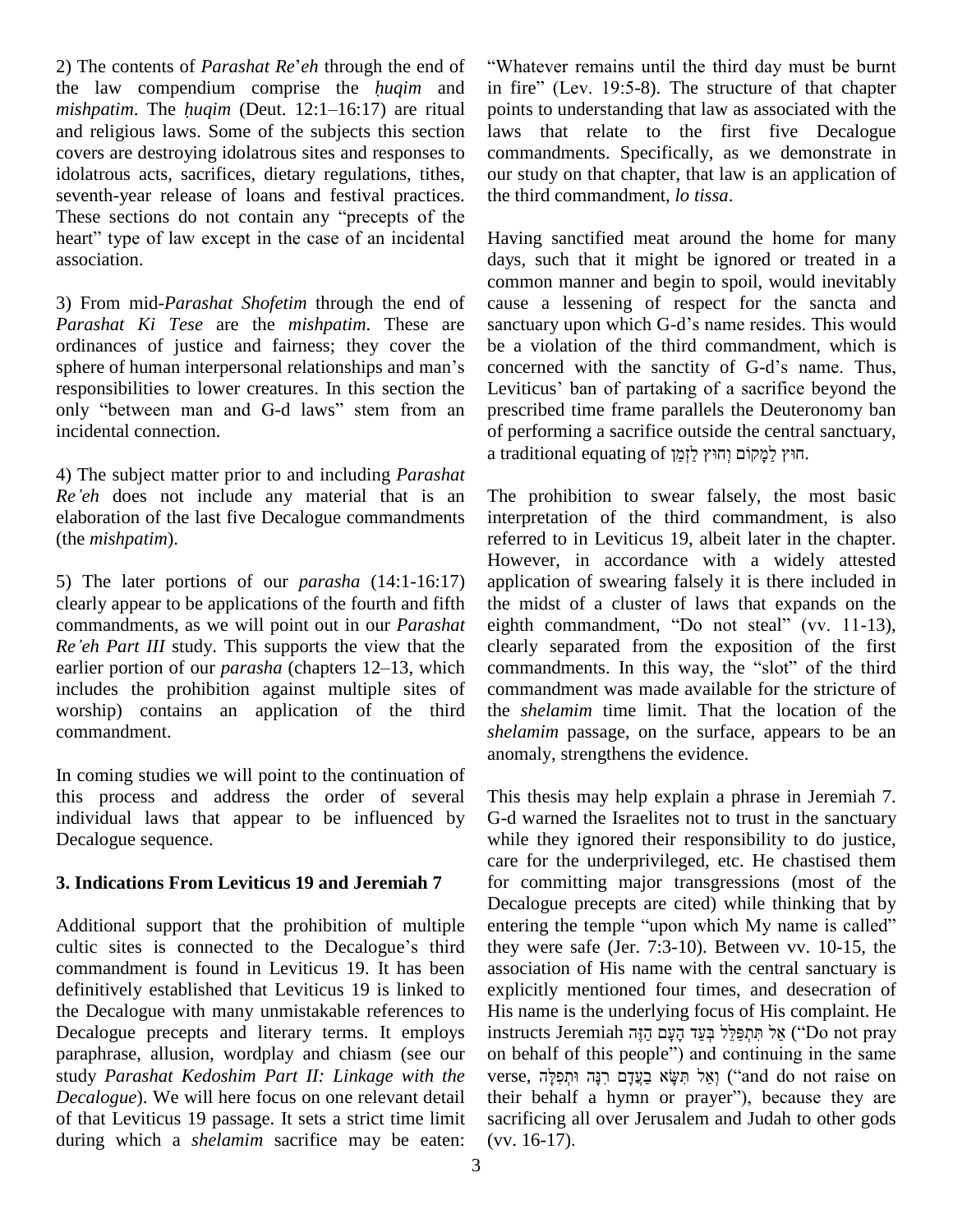It is unusual in that context for חְפִלָּה ('prayer'') to be 7. Ma It is unusual in that context for תְּפָלָה ("prayer") to be 7. Ma<br>chosen as the object of יְאֲל הִשָּׂא (Do not raise") given release that it follows a usage of the same root in the chosen as the object of *יִ*שְל חִשָּל ("Do not raise") given rethat it follows a usage of the same root in the 8.<br>preceding clause, אָל הַּחְפַּלֵל ("Do not pray"). However, 9. that it follows a usage of the same root in the 8. *Be* preceding clause, *אֲל* תִּחְפַּלֵל ("Do not pray"). However, 9. The www are negation to the Decalogue's  $\dot{x}$ preceding clause, פְּלְתַּפְלֵל ("Do not pray"). However, 9.<br>
the מִשְּׂא may be an allusion to the Decalogue's לֹא<br>
to a specific attestation of prayer **Product prayer** relevant to the context, as we will forthwith explain.<br>Because G-d's fear that multiple cultic sites might A<br>lead to idolatry has been realized, He employs יצל תִּשָּׂא m Recise of the discussed of prayer and the discussed of prayer relevant to the context, as we will forthwith explain.<br>Because G-d's fear that multiple cultic sites might After do not raise a prayer for them, as they so thoroughly laws,<br>
violated the commandment of לֹא תִשְׂא בְּעֲדָם רְנָּה וּתְפִלָּה applic<br>
mention of יְאֵל תִּשְׂא בַעֲדָם רִנָּה וּתִפִלָּה)<br>
(and do not raise anti-id lead to idolatry has been realized, He employs אֲלֹתְשָׂא manda<br>do not raise a praver for them, as they so thoroughly laws. violated the commandment of לֹא תִשְא בִעֲדָם וּתְפִלָּה ('and do not raise mention of יְאֵל תִּשָּא בַעֲדָם ו<br>וְאֵל תִּשָּא בַעֲדָם וּתִפְלָה ('and do not raise on their behalf a hymn or prayer'' [Jer. 11:14] is also mention of יְאֲל הִשָּׂא בַעֲדָם רִנָּה וּתְפִלָּה mention of יְאֲל הַשָּׂא בַעֲדָם רִנָּה וּתְפִלָּה<br>
on their behalf a hymn or prayer" [Jer. 11:14] is also belong<br>
in connection with G-d's complaint concerning three or on their behalf a hymn or prayer" [Jer. 11:14] is also bel<br>in connection with G-d's complaint concerning thr<br>sacrificing to other gods in multiple sites. The רְנָה 12 combination recalls the only other Tanakh context in which it is attested, that within Solomon's<br>
combination recalls the only other Tanakh (tith<br>
context in which it is attested, that within Solomon's subs temple initiation prayer (1 Kings 8:28; 2 Chron. 6:19). e context in which it is attested, that within Solomon's subse<br>temple initiation prayer (1 Kings 8:28; 2 Chron. 6:19). imme<br>He asked G-d לְשָׁמַעַ אֶל קְרִנְה וְאֶל הַחְפִלְה, to be responsive becau to prayers directed toward the sanctuary regarding four in which the king reminds G-d in the succeeding verse, the lar yers directed toward the sanctuary regarding four in the king reminds G-d in the succeeding verse, the large the king yers with  $\frac{1}{2}$ אָשֶׁר אֲכֶּרְתָּ יִהְיֶה שְׁמִי שָׁם לְשְׁמַעָּ אֶל which the king reminds G-d in the succeeding verse, the la<br>אֲשֶׁר אָמַרְתָּ יִהְיֶה שְׁמִי שָׁם לְשְׁמַעַ אֶל הַתְּפִלָּה ("that You said with My name shall reside there to hearken to the prayer" gener אֱשֶׁר אָמַרְתָּ יִהְיֶה שְׁמִי שָׁם לִשְׁמַעַ אֶל הַתְּפִלָּה ("that You said with My name shall reside there to hearken to the prayer" generall Things 8:29; cf. 2 Chron. 6:20]). As Jeremiah's cons contemporaries were desecrating that name, in a response of poetic justice G-d told him and a corresponse of poetic justice G-d told him  $\frac{x \cdot y}{x}$ , do not co contemporaries were desecrating that name, in<br>response of poetic justice G-d told him אֵל חִשָּׁא , do no<br>אֲל חִנְהּ וּתְפִלָּה וּתְפִלָּה (הַנָּה דוּתְפִלָּה) prayer.

#### **4. Overview of Deuteronomy 12-16**

Before continuing, a brief sequential overview of expansion<br>Before continuing, a brief sequential overview of and mother<br>topics and clusters of topics that comprise the *huqim* from hone Before continuing, a brief sequential overview of and<br>topics and clusters of topics that comprise the *huqim* from<br>section (Deut. 12–16), divided with an eye toward our wh discussion, will be helpful. We will then provide a The  $ma'aser-bekhor$  subsection (14:22–15:23) comes section (Deut. 12–16), divided with an eye toward our discussion, will be helpful. We will then provide a précis of our coming presentation.

Topics

1. Destruction of idolatrous sites in the land of Israel

2. One sanctuary

1. Destruction of idolatrous sites in the land of Israel<br>2. One sanctuary<br>3. Categories of sacrifices and ritual gifts – included sacrific 2. One sanctuary<br>3. Categories of sacrifices and ritual gifts – included<br>are *ma*<sup>\*</sup>*aser* (tithes) and *bekhor* (firstborn animals)

4. Permissibility of nonsacrificial meat together with slaugh<br>prohibition of blood accom<br>5. Four anti-idolatry cases: Not to emulate idolaters<sup>7</sup> to ing prohibition of blood

modes of worship even for Hashem; the false prophet; bet<br>the seducer to idolatry and the idolatrous city on<br>6. *Banim atem* ("You are sons to Hashem your G-d") the seducer to idolatry and the idolatrous city

 prohibition of certain mourning practices, followed by holiness statement and dietary code

7. *Ma*ë*aser* (tithe), yearly and triennially, seventh-year release of loans, helping the poor, release of slaves 8. *Bekhor* (firstborn of cattle and flock)

9. The three festivals **PrÈcis**

After the third commandment expansion that mandates centralization of sacrifices and connected which are also second commandment applications, Moses concludes the section with four anti-idolatry passages  $(12:29-13:19)$ . The first belongs to the discussion preceding it while the other three continue from it. The elaboration of two chapter belongs to the discussion preceding it while the other<br>three continue from it. The elaboration of two chapter<br>12 items that require the central sanctuary,  $ma^i$  *aser* (tithe) and *bekhor* (firstborn), is postponed to a later 12 items that require the central sanctuary,  $ma<sup>2</sup>aser$ immediate discussion and the closely linked material subsection  $(14:22-15:23)$ , after the conclusion of the immediate discussion and the closely linked material because  $ma^2$  aser provides the opening to a series of four interlinked subjects not directly connected with the larger topic headings. This prevents a disruption with a large "on the spot" digression. Although generally following Decalogue sequence, other considerations, based on logical flow and associations, come into play. Thus, the expansion of the fourth commandment, the Sabbath, with the three festivals (ch. 16), follows the laws associated with *banim atem laHashem Elokekhem* ("You are sons to Hashem your (ch. 16), follows the laws associated with *banim atem laHashem Elokekhem* ("You are sons to Hashem your G-d" [14:1 ff.]), although the latter laws are an expansion of the fifth commandment, to honor father and mother. The reason is that the concept derived from honoring father and mother is to honor G-d, which thematically links to the third commandment.<br>The *ma*<sup>*e*</sup>*aser-bekhor* subsection (14:22–15:23) comes which thematically links to the third commandment. after that, followed by the festivals pericope, which concludes the section.

## **5. Continuing**

With multiple sanctuaries outlawed, partaking of sacrificial meat would become rare and the issue of eating meat arises. This leads to the law permitting the slaughter and consumption of nonsacral animals. An accompaniment to this permissibility is the prohibition to ingest blood. (For a discussion on the relationship between this chapter and Leviticus 17, see our study on the latter chapter.)

Moses then returns to the topic of idolatry with an application that is conceptually related to the law at the beginning of the chapter that prohibited multiple